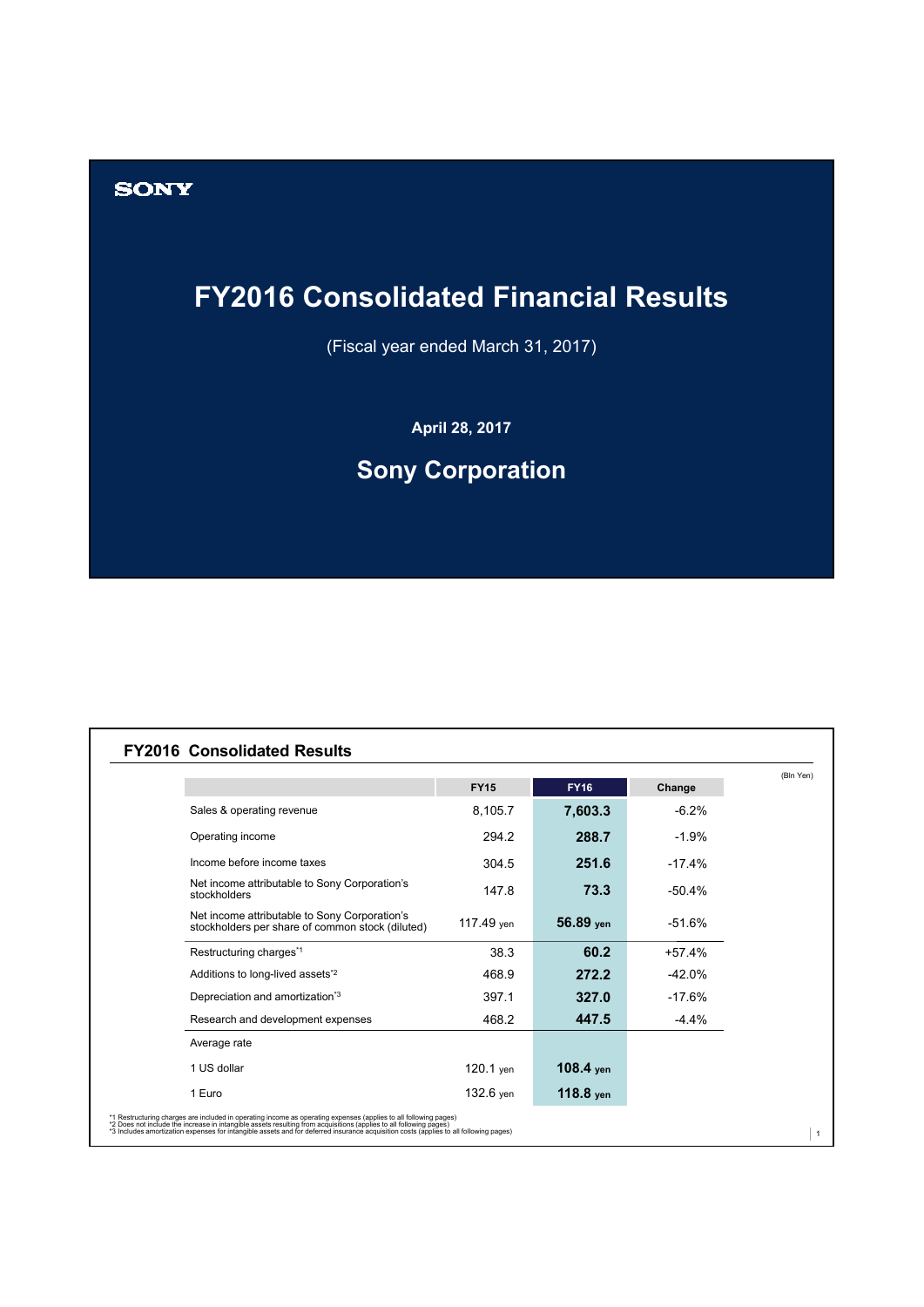# **Q4 FY2016 Consolidated Results**

|                                                                                                   | <b>Q4 FY15</b> | Q4 FY16     | Change   |
|---------------------------------------------------------------------------------------------------|----------------|-------------|----------|
| Sales & operating revenue                                                                         | 1,824.1        | 1,903.6     | $+4.4%$  |
| Operating income                                                                                  | $-92.9$        | 94.4        |          |
| Income before income taxes                                                                        | $-99.7$        | 87.9        |          |
| Net income attributable to Sony Corporation's<br>stockholders                                     | $-88.3$        | 27.7        |          |
| Net income attributable to Sony Corporation's<br>stockholders per share of common stock (diluted) | $-70.03$ yen   | $21.45$ yen |          |
| Restructuring charges                                                                             | 16.4           | 20.8        | $+26.6%$ |
| Additions to long-lived assets                                                                    | 139.6          | 84.0        | $-39.8%$ |
| Depreciation and amortization                                                                     | 122.0          | 67.5        | $-44.7%$ |
| Research and development expenses                                                                 | 128.1          | 122.3       | $-4.5%$  |
| Average rate                                                                                      |                |             |          |
| 1 US dollar                                                                                       | 115.4 yen      | $113.7$ yen |          |
| 1 Euro                                                                                            | 127.2 yen      | $121.1$ yen |          |

| Sales<br>Operating income<br>Sales<br>Operating income<br>Sales<br>Operating income<br><b>Sales</b><br>Operating income<br><b>Sales</b><br>Operating income<br><b>Sales</b><br>Operating income<br>Sales | 1.127.5<br>$-61.4$<br>1.551.9<br>88.7<br>684.0<br>69.3<br>1.159.0<br>50.6<br>739.1<br>14.5<br>224.6<br>$-42.9$ | 759.1<br>10.2<br>1,649.8<br>135.6<br>579.6<br>47.3<br>1.039.0<br>58.5<br>773.1<br>$-7.8$<br>195.4<br>$-60.4$ | $-32.7%$<br>$+71.6$ bln yen<br>$+6.3%$<br>$+46.9$ bln yen<br>$-15.3%$<br>$-22.1$ bln ven<br>$-10.4%$<br>$+7.9$ bln yen<br>$+4.6%$<br>$-22.3$ bln yen<br>$-13.0%$<br>$-17.5$ bln yen | $-3%$<br>+26.1bln yen<br>$-9%$<br>$-2.2$ bln yen<br>$-8%$<br>$-26.5$ bln yen<br>$-10%$<br>$-13.4$ bln yen<br>$-10%$<br>$-43.7$ bln yen<br>$-8%$ |  |
|----------------------------------------------------------------------------------------------------------------------------------------------------------------------------------------------------------|----------------------------------------------------------------------------------------------------------------|--------------------------------------------------------------------------------------------------------------|-------------------------------------------------------------------------------------------------------------------------------------------------------------------------------------|-------------------------------------------------------------------------------------------------------------------------------------------------|--|
|                                                                                                                                                                                                          |                                                                                                                |                                                                                                              |                                                                                                                                                                                     |                                                                                                                                                 |  |
|                                                                                                                                                                                                          |                                                                                                                |                                                                                                              |                                                                                                                                                                                     |                                                                                                                                                 |  |
|                                                                                                                                                                                                          |                                                                                                                |                                                                                                              |                                                                                                                                                                                     |                                                                                                                                                 |  |
|                                                                                                                                                                                                          |                                                                                                                |                                                                                                              |                                                                                                                                                                                     |                                                                                                                                                 |  |
|                                                                                                                                                                                                          |                                                                                                                |                                                                                                              |                                                                                                                                                                                     |                                                                                                                                                 |  |
|                                                                                                                                                                                                          |                                                                                                                |                                                                                                              |                                                                                                                                                                                     |                                                                                                                                                 |  |
|                                                                                                                                                                                                          |                                                                                                                |                                                                                                              |                                                                                                                                                                                     |                                                                                                                                                 |  |
|                                                                                                                                                                                                          |                                                                                                                |                                                                                                              |                                                                                                                                                                                     |                                                                                                                                                 |  |
|                                                                                                                                                                                                          |                                                                                                                |                                                                                                              |                                                                                                                                                                                     |                                                                                                                                                 |  |
|                                                                                                                                                                                                          |                                                                                                                |                                                                                                              |                                                                                                                                                                                     |                                                                                                                                                 |  |
|                                                                                                                                                                                                          |                                                                                                                |                                                                                                              |                                                                                                                                                                                     |                                                                                                                                                 |  |
|                                                                                                                                                                                                          |                                                                                                                |                                                                                                              |                                                                                                                                                                                     | $-3.9$ bln yen                                                                                                                                  |  |
|                                                                                                                                                                                                          | 938.1                                                                                                          | 903.1                                                                                                        | $-3.7%$                                                                                                                                                                             | $-9%$                                                                                                                                           |  |
| Operating income                                                                                                                                                                                         | 38.5                                                                                                           | $-80.5$                                                                                                      | $-119.0$ bln yen                                                                                                                                                                    |                                                                                                                                                 |  |
| Sales                                                                                                                                                                                                    | 619.2                                                                                                          | 647.7                                                                                                        | $+4.6%$                                                                                                                                                                             | $-6%$                                                                                                                                           |  |
| Operating income                                                                                                                                                                                         | 86.5                                                                                                           | 75.8                                                                                                         | $-10.7$ bln ven                                                                                                                                                                     |                                                                                                                                                 |  |
| Revenue                                                                                                                                                                                                  | 1.073.1                                                                                                        | 1.087.5                                                                                                      | $+1.3%$                                                                                                                                                                             |                                                                                                                                                 |  |
| Operating income                                                                                                                                                                                         | 156.5                                                                                                          | 166.4                                                                                                        | $+9.9$ bln ven                                                                                                                                                                      |                                                                                                                                                 |  |
| <b>Sales</b>                                                                                                                                                                                             | 332.2                                                                                                          | 267.0                                                                                                        | $-19.6%$                                                                                                                                                                            |                                                                                                                                                 |  |
|                                                                                                                                                                                                          | 1.7                                                                                                            | 30.9                                                                                                         | $+29.2$ bln yen                                                                                                                                                                     |                                                                                                                                                 |  |
|                                                                                                                                                                                                          | $-343.0$                                                                                                       | $-298.1$                                                                                                     | $\overline{a}$                                                                                                                                                                      |                                                                                                                                                 |  |
|                                                                                                                                                                                                          | $-107.7$                                                                                                       | $-87.1$                                                                                                      | $+20.6$ bln yen                                                                                                                                                                     |                                                                                                                                                 |  |
|                                                                                                                                                                                                          |                                                                                                                |                                                                                                              |                                                                                                                                                                                     |                                                                                                                                                 |  |
|                                                                                                                                                                                                          |                                                                                                                |                                                                                                              |                                                                                                                                                                                     |                                                                                                                                                 |  |
|                                                                                                                                                                                                          | Operating income<br>Sales<br>Operating income<br>Sales                                                         | 8.105.7                                                                                                      | 7,603.3                                                                                                                                                                             | $-6.2%$                                                                                                                                         |  |

· Due to Sony's modification to its organizational structure in FY2016, certain figures in past fiscal years have been reclassified to conform to the presentation of FY2016 (applies to all following pages)<br>· Sales and Rev

 $\vert$  2

3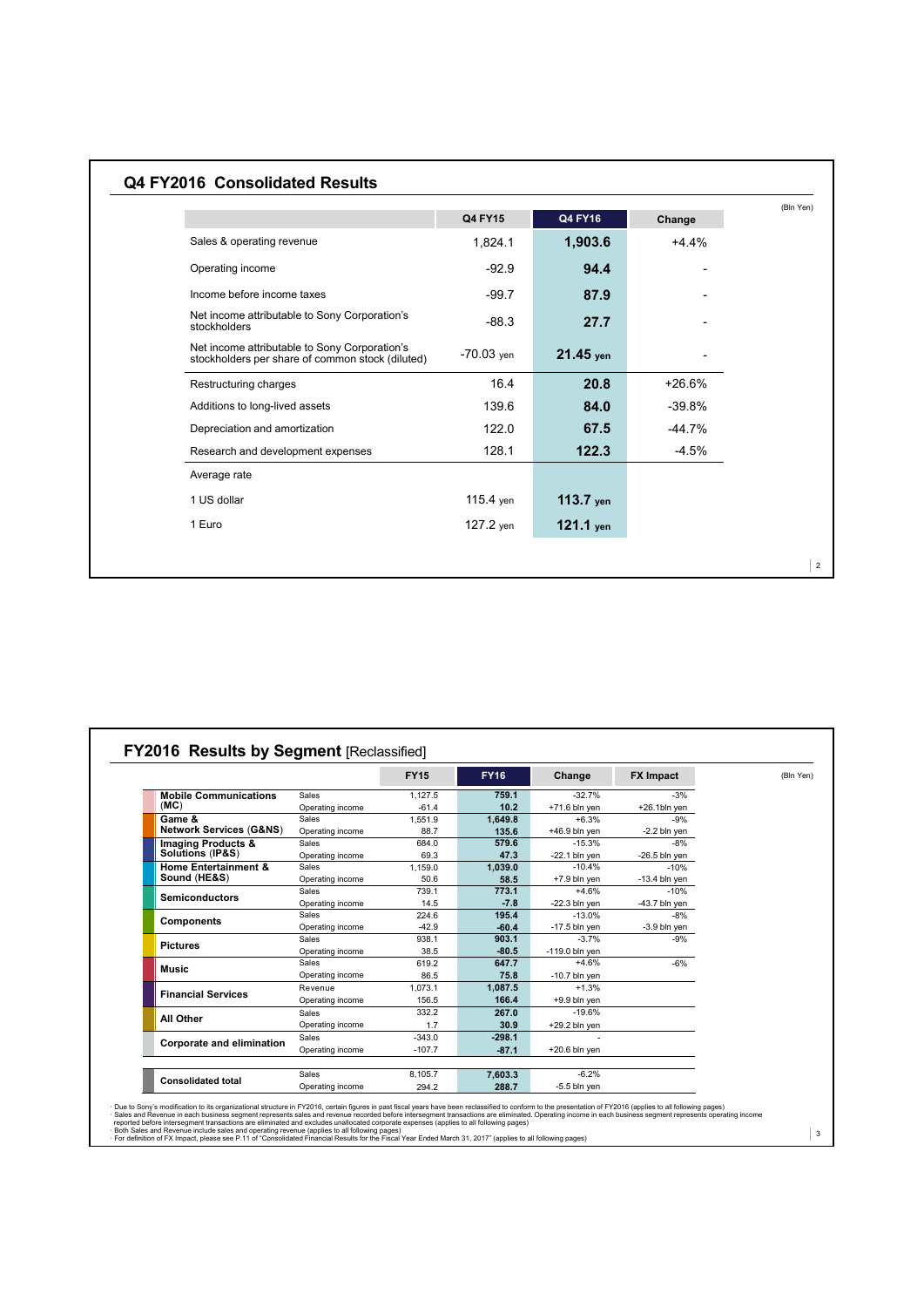|                                    |                  | Q4 FY15 | Q4 FY16 | Change           | <b>FX Impact</b> | (Bln Yen) |
|------------------------------------|------------------|---------|---------|------------------|------------------|-----------|
| <b>Mobile Communications</b>       | Sales            | 183.2   | 155.9   | $-14.9%$         | $-1%$            |           |
| (MC)                               | Operating income | $-42.1$ | $-15.2$ | $+26.9$ bln yen  | $+4.3$ bln yen   |           |
| Game &                             | Sales            | 315.5   | 381.8   | $+21.0%$         | $-3%$            |           |
| <b>Network Services (G&amp;NS)</b> | Operating income | 5.1     | 22.5    | $+17.4$ bln yen  | $-1.5$ bln yen   |           |
| <b>Imaging Products &amp;</b>      | Sales            | 153.5   | 154.9   | $+0.9%$          | $-2%$            |           |
| Solutions (IP&S)                   | Operating income | 5.7     | 3.8     | $-1.9$ bln yen   | $-2.1$ bln yen   |           |
| <b>Home Entertainment &amp;</b>    | Sales            | 214.8   | 214.8   | $-0.0%$          | $-2%$            |           |
| Sound (HE&S)                       | Operating income | $-7.3$  | $-5.2$  | $+2.1$ bln yen   | -0 bln yen       |           |
|                                    | Sales            | 147.9   | 201.1   | $+36.0%$         | $-2%$            |           |
| <b>Semiconductors</b>              | Operating income | $-73.6$ | 12.8    | $+86.3$ bln yen  | $-1.6$ bln yen   |           |
|                                    | Sales            | 49.0    | 53.2    | $+8.4%$          | $-2%$            |           |
| <b>Components</b>                  | Operating income | $-6.4$  | $-15.3$ | $-9.0$ bln yen   | $-0.1$ bln yen   |           |
|                                    | <b>Sales</b>     | 320.7   | 302.5   | $-5.7%$          | $-1%$            |           |
| <b>Pictures</b>                    | Operating income | 52.3    | 33.7    | $-18.6$ bln yen  |                  |           |
|                                    | Sales            | 167.9   | 177.0   | $+5.4%$          | $-1%$            |           |
| Music                              | Operating income | 13.3    | 15.4    | $+2.1$ bln yen   |                  |           |
| <b>Financial Services</b>          | Revenue          | 260.9   | 275.1   | $+5.5%$          |                  |           |
|                                    | Operating income | 17.2    | 55.3    | $+38.1$ bln yen  |                  |           |
|                                    | Sales            | 73.9    | 65.6    | $-11.1%$         |                  |           |
| All Other                          | Operating income | $-4.4$  | 27.4    | $+31.8$ bln yen  |                  |           |
| Corporate and elimination          | Sales            | $-63.3$ | $-78.4$ | $\sim$           |                  |           |
|                                    | Operating income | $-52.7$ | $-40.7$ | $+12.0$ bln yen  |                  |           |
|                                    | Sales            | 1.824.1 | 1,903.6 | $+4.4%$          |                  |           |
| <b>Consolidated total</b>          | Operating income | $-92.9$ | 94.4    | $+187.3$ bln yen |                  |           |

| Estimated Impact of the 2016 Kumamoto Earthquakes on Operating Income |  |  |      |
|-----------------------------------------------------------------------|--|--|------|
|                                                                       |  |  | (Bln |
|                                                                       |  |  |      |

|                                                   |                                                       | <b>Estimated</b><br>Impact on<br>Q <sub>1</sub> | <b>Estimated</b><br>Impact on<br>Q2 | <b>Estimated</b><br>Impact on<br>Q <sub>3</sub> | Estimated<br>Impact on<br>Q4 | <b>Estimated</b><br>Impact on<br><b>FY16</b> |
|---------------------------------------------------|-------------------------------------------------------|-------------------------------------------------|-------------------------------------|-------------------------------------------------|------------------------------|----------------------------------------------|
| Imaging Products &<br><b>Solutions (IP&amp;S)</b> | <b>Earthquake Impact</b><br>(Opportunity losses only) | $-7.0$                                          | $-3.0$                              | $-0.5$                                          | ٠                            | $-10.5$                                      |
|                                                   | <b>Total Earthquake Impact</b>                        | $-24.7$                                         | $-9.9$                              | $-3.1$                                          | $-1.1$                       | $-38.8$                                      |
| <b>Semiconductors</b>                             | <b>Physical Damage</b>                                | $-6.8$                                          | $-7.2$                              | $-1.7$                                          | $-1.0$                       | $-16.7$                                      |
|                                                   | Recovery expenses and others                          | $-1.3$                                          | $-0.3$                              | $-0.1$                                          | $-0.1$                       | $-1.8$                                       |
|                                                   | <b>Opportunity Losses</b>                             | $-16.6$                                         | $-2.4$                              | $-1.3$                                          | ٠                            | $-20.3$                                      |
| Corporate                                         | <b>Earthquake Impact</b><br>(Opportunity losses only) | $-2.5$                                          | $-0.8$                              | $-0.2$                                          | ٠                            | $-3.5$                                       |
|                                                   | <b>Total Earthquake Impact</b>                        | $-34.2$                                         | $-13.7$                             | $-3.8$                                          | $-1.1$                       | $-52.8$                                      |
| <b>Consolidated total</b>                         | <b>Physical Damage</b>                                | $-6.8$                                          | $-7.2$                              | $-1.7$                                          | $-1.0$                       | $-16.7$                                      |
|                                                   | Recovery expenses and others                          | $-1.3$                                          | $-0.3$                              | $-0.1$                                          | $-0.1$                       | $-1.8$                                       |
|                                                   | <b>Opportunity Losses</b>                             | $-26.1$                                         | $-6.2$                              | $-2.0$                                          | ٠                            | $-34.3$                                      |

· Figures shown above do not include expected insurance recoveries<br>· Opportunity losses inclore idle facility costs at manufacturing sites and lost profit from missed sales opportunities<br>· Opportunity losses in Corporate a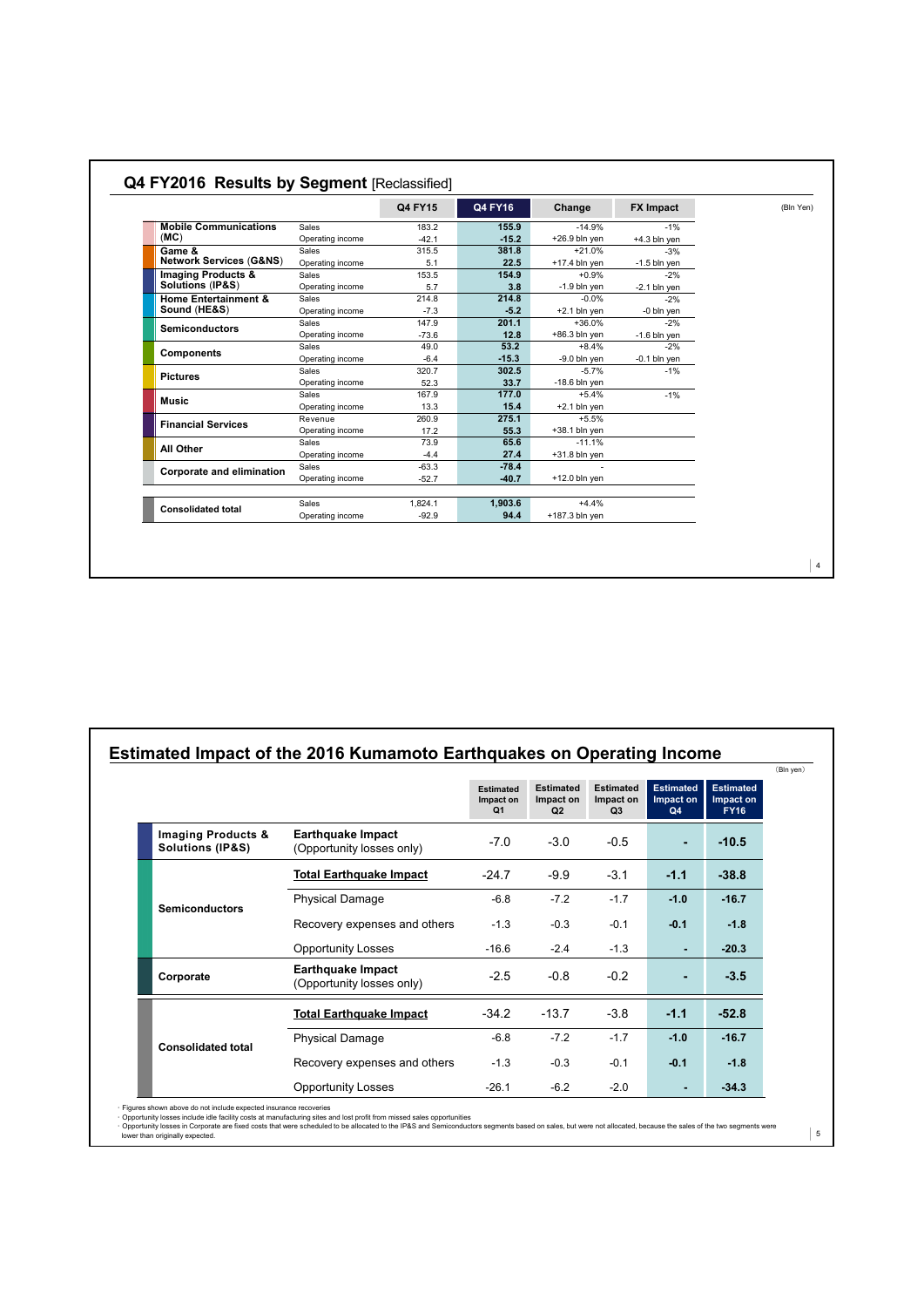### **FY2017 Consolidated Results Forecast**

|                                                               | <b>FY15</b> | <b>FY16</b> | FY17 FCT          | Change from<br><b>FY16</b> |
|---------------------------------------------------------------|-------------|-------------|-------------------|----------------------------|
| Sales & operating revenue                                     | 8,105.7     | 7,603.3     | 8,000             | $+5.2%$                    |
| Operating income                                              | 294.2       | 288.7       | 500               | $+73.2%$                   |
| Income before income taxes                                    | 304.5       | 251.6       | 470               | $+86.8%$                   |
| Net income attributable to<br>Sony Corporation's Stockholders | 147.8       | 73.3        | 255               | $+247.9%$                  |
| Restructuring charges                                         | 38.3        | 60.2        | 15                | $-75.1%$                   |
| Additions to long-lived assets                                | 468.9       | 272.2       | 330               | $+21.2%$                   |
| Depreciation & amortization                                   | 397.1       | 327.0       | 355               | $+8.5%$                    |
| Research & development expenses                               | 468.2       | 447.5       | 450               | $+0.6%$                    |
|                                                               |             |             |                   |                            |
| Foreign exchange rates                                        | Actual      | Actual      | <b>Assumption</b> |                            |
| 1 US dollar                                                   | 120.1 yen   | 108.4 yen   | Approx. 105 yen   |                            |
| 1 Euro                                                        | 132.6 yen   | 118.8 yen   | Approx. 110 yen   |                            |

|                                                 |                  |                               |          |                            |                                                                                                                                                          |           | (Bln Yen) |
|-------------------------------------------------|------------------|-------------------------------|----------|----------------------------|----------------------------------------------------------------------------------------------------------------------------------------------------------|-----------|-----------|
|                                                 |                  | <b>FY16</b><br><b>Results</b> | FY17 FCT | Change from<br><b>FY16</b> | <b>Segment Forecast</b><br><b>FX Rate Assumption</b>                                                                                                     |           |           |
| <b>Mobile Communications</b>                    | Sales            | 759.1                         | 820      | $+8.0%$                    |                                                                                                                                                          |           |           |
| (MC)                                            | Operating income | 10.2                          | 5        | $-5.2$ bln yen             | 1 US dollar                                                                                                                                              | $110$ yen |           |
| Game &                                          | Sales            | 1.649.8                       | 1,890    | $+14.6%$                   | 1 Euro                                                                                                                                                   | $115$ yen |           |
| <b>Network Services (G&amp;NS)</b>              | Operating income | 135.6                         | 170      | $+34.4$ bln yen            |                                                                                                                                                          |           |           |
| <b>Imaging Products &amp;</b>                   | Sales            | 579.6                         | 640      | $+10.4%$                   | <b>Consolidated Forecast</b><br><b>FX Rate Assumption</b>                                                                                                |           |           |
| Solutions (IP&S)                                | Operating income | 47.3                          | 60       | $+12.7$ bln yen            |                                                                                                                                                          |           |           |
| <b>Home Entertainment &amp;</b><br>Sound (HE&S) | Sales            | 1.039.0                       | 1,120    | $+7.8%$                    |                                                                                                                                                          | $105$ yen |           |
|                                                 | Operating income | 58.5                          | 58       | $-0.5$ bln yen             | 1 US dollar                                                                                                                                              |           |           |
| <b>Semiconductors</b>                           | Sales            | 773.1                         | 880      | $+13.8%$                   | 1 Euro                                                                                                                                                   | $110$ yen |           |
|                                                 | Operating income | $-7.8$                        | 120      | $+127.8$ bln yen           |                                                                                                                                                          |           |           |
|                                                 | Sales            | 903.1                         | 1,020    | $+12.9%$                   |                                                                                                                                                          |           |           |
| <b>Pictures</b>                                 | Operating income | $-80.5$                       | 39       | $+119.5$ bln yen           | Impact of the difference between the<br>assumed rates for the consolidated<br>results and the rates used when the<br>individual segments completed their |           |           |
|                                                 | Sales            | 647.7                         | 630      | $-2.7%$                    |                                                                                                                                                          |           |           |
| Music                                           | Operating income | 75.8                          | 75       | $-0.8$ bln yen             |                                                                                                                                                          |           |           |
|                                                 | Revenue          | 1.087.5                       | 1,170    | $+7.6%$                    | forecasts has been included in the                                                                                                                       |           |           |
| <b>Financial Services</b>                       | Operating income | 166.4                         | 170      | $+3.6$ bln yen             | forecast for All Other, Corporate and                                                                                                                    |           |           |
| All Other.<br>Corporate and elimination         | Operating income | $-116.7$                      | $-197$   | $-80.3$ bln yen            | elimination (approx. 40 bln yen negative<br>impact)                                                                                                      |           |           |
|                                                 | Sales            | 7.603.3                       | 8,000    | $+5.2%$                    | The above-mentioned impact includes<br>impact from emerging market currencies                                                                            |           |           |
| <b>Consolidated total</b>                       | Operating income | 288.7                         | 500      | $+211.3$ bln yen           |                                                                                                                                                          |           |           |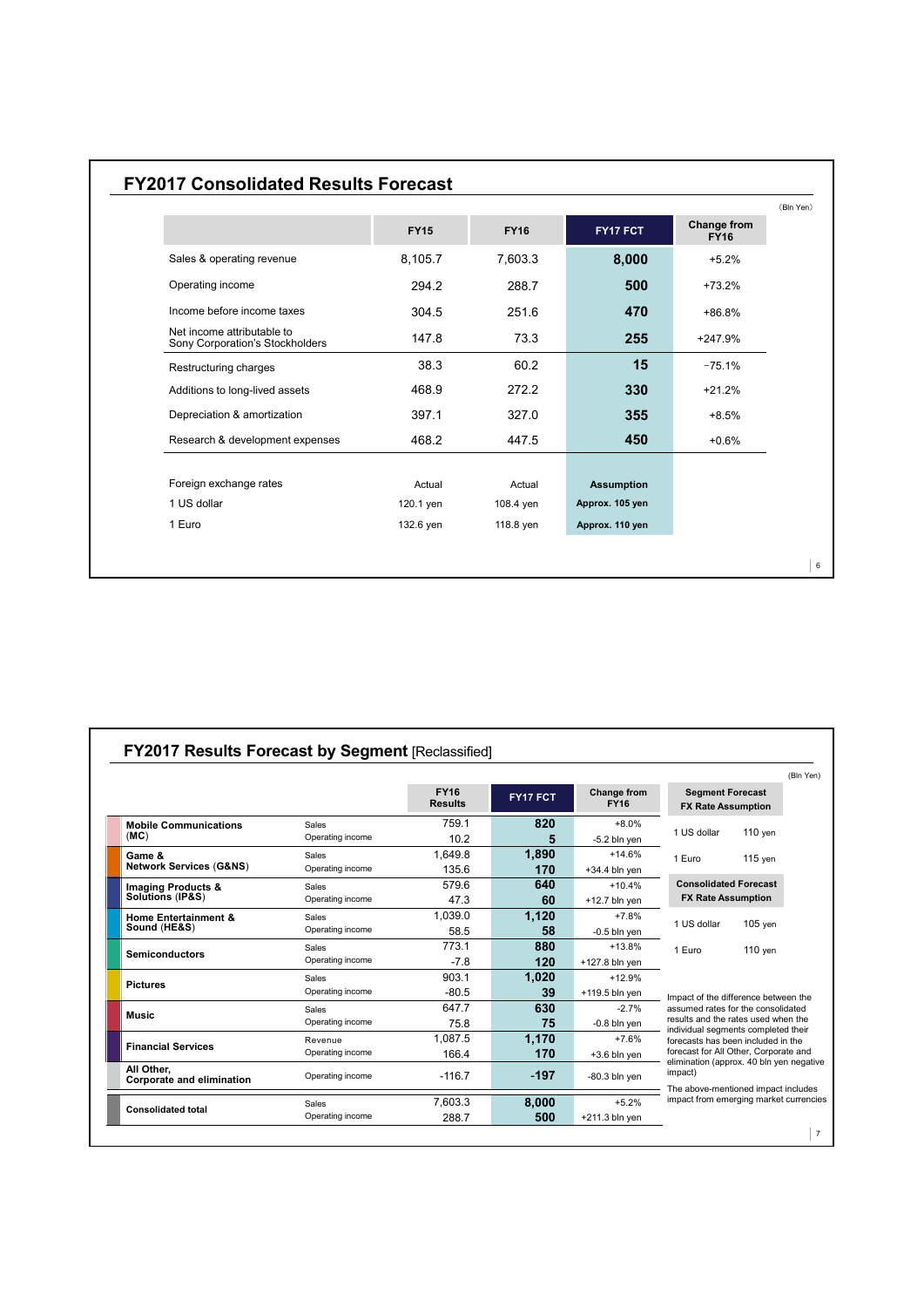

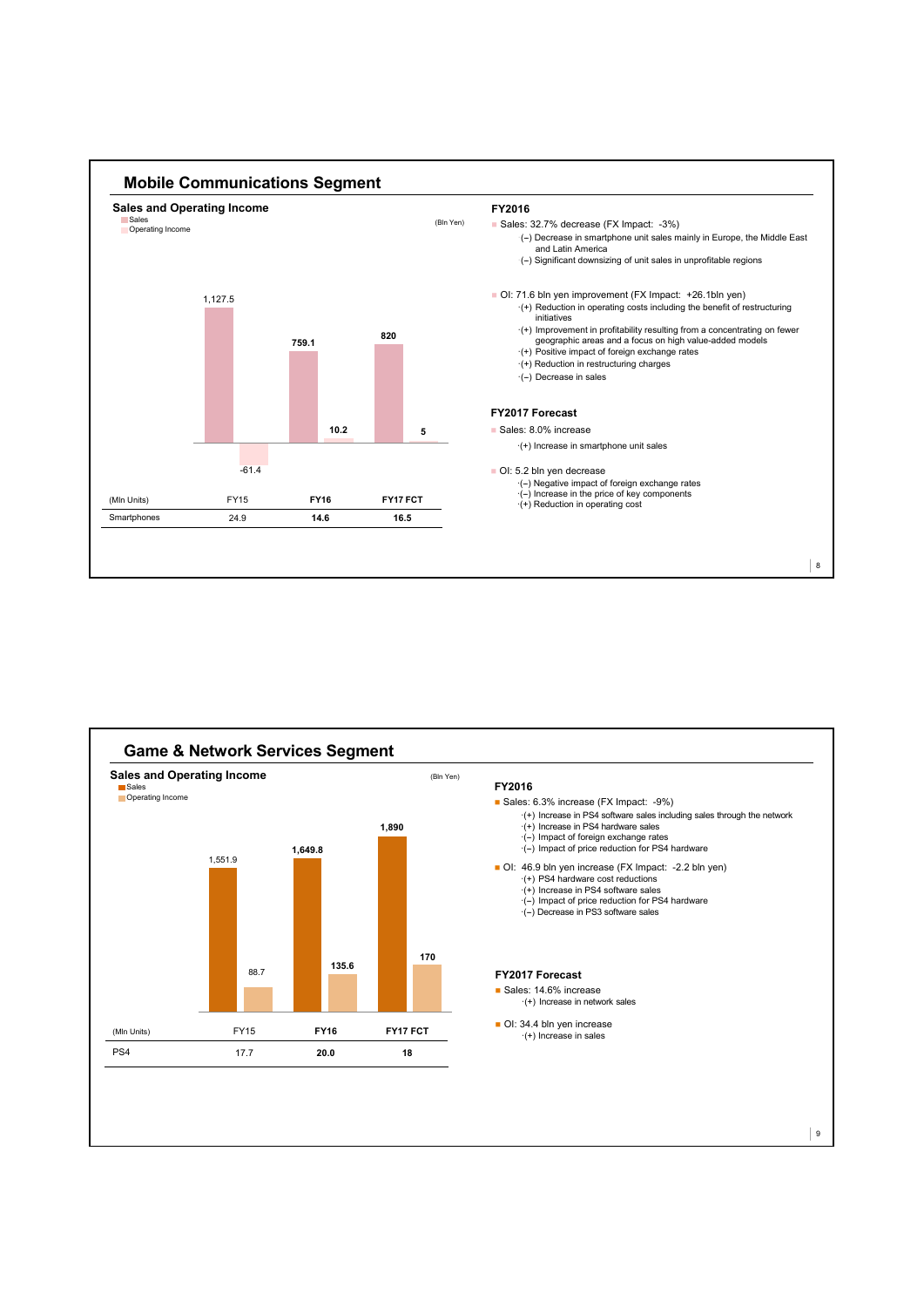

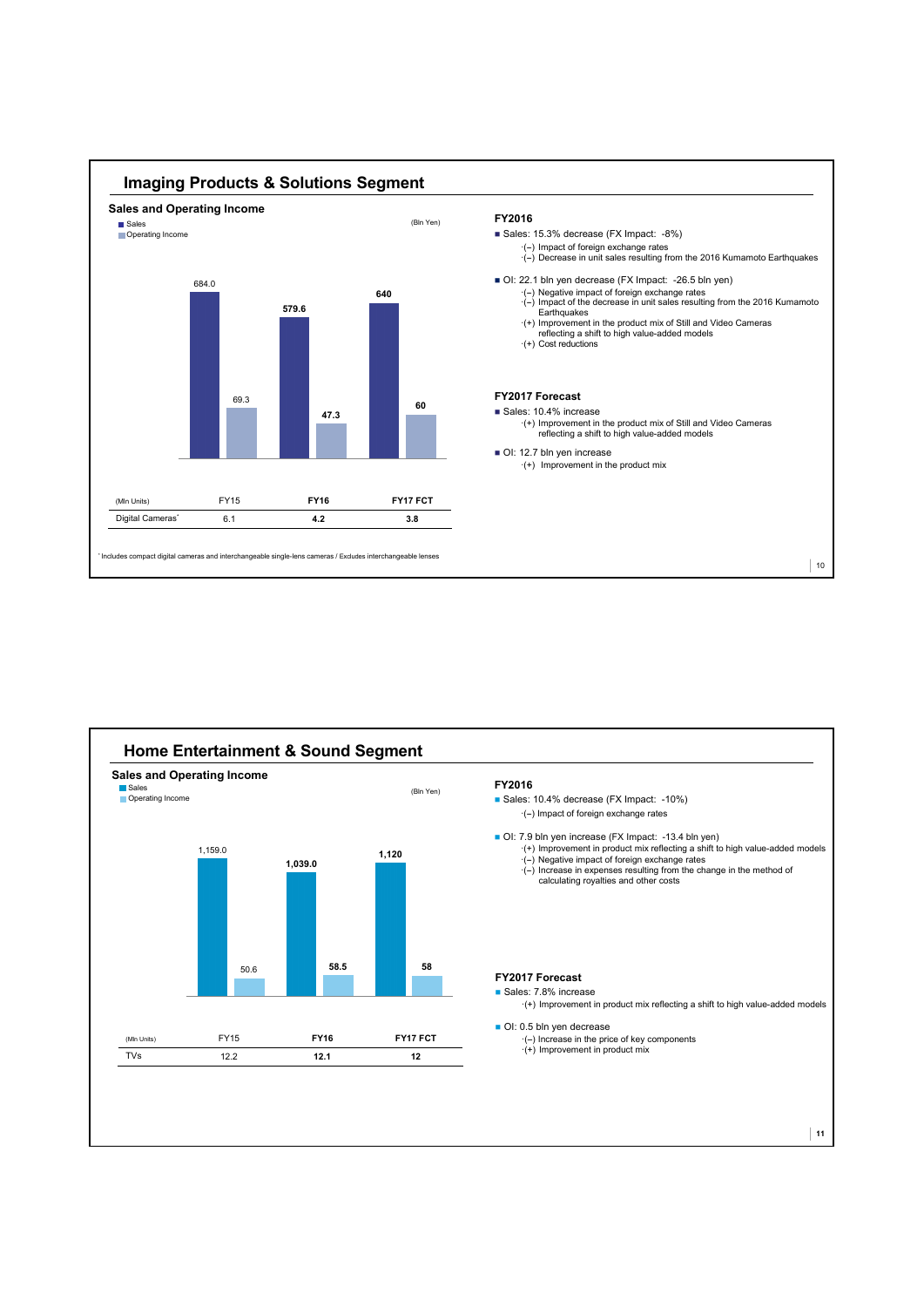

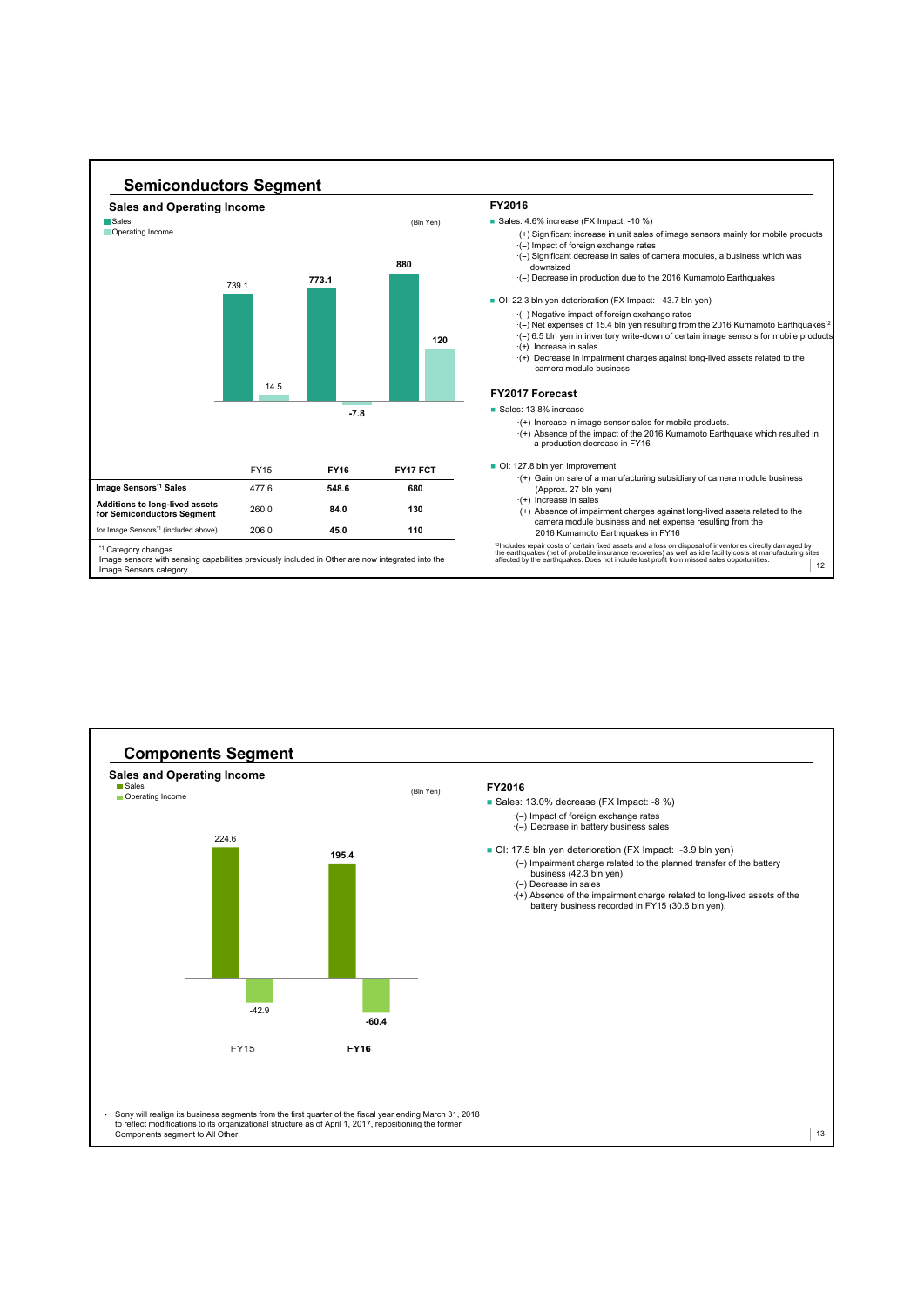



\*1 Streaming includes digital audio, digital video and digital radio, and includes revenue from both subscription and ad-supported services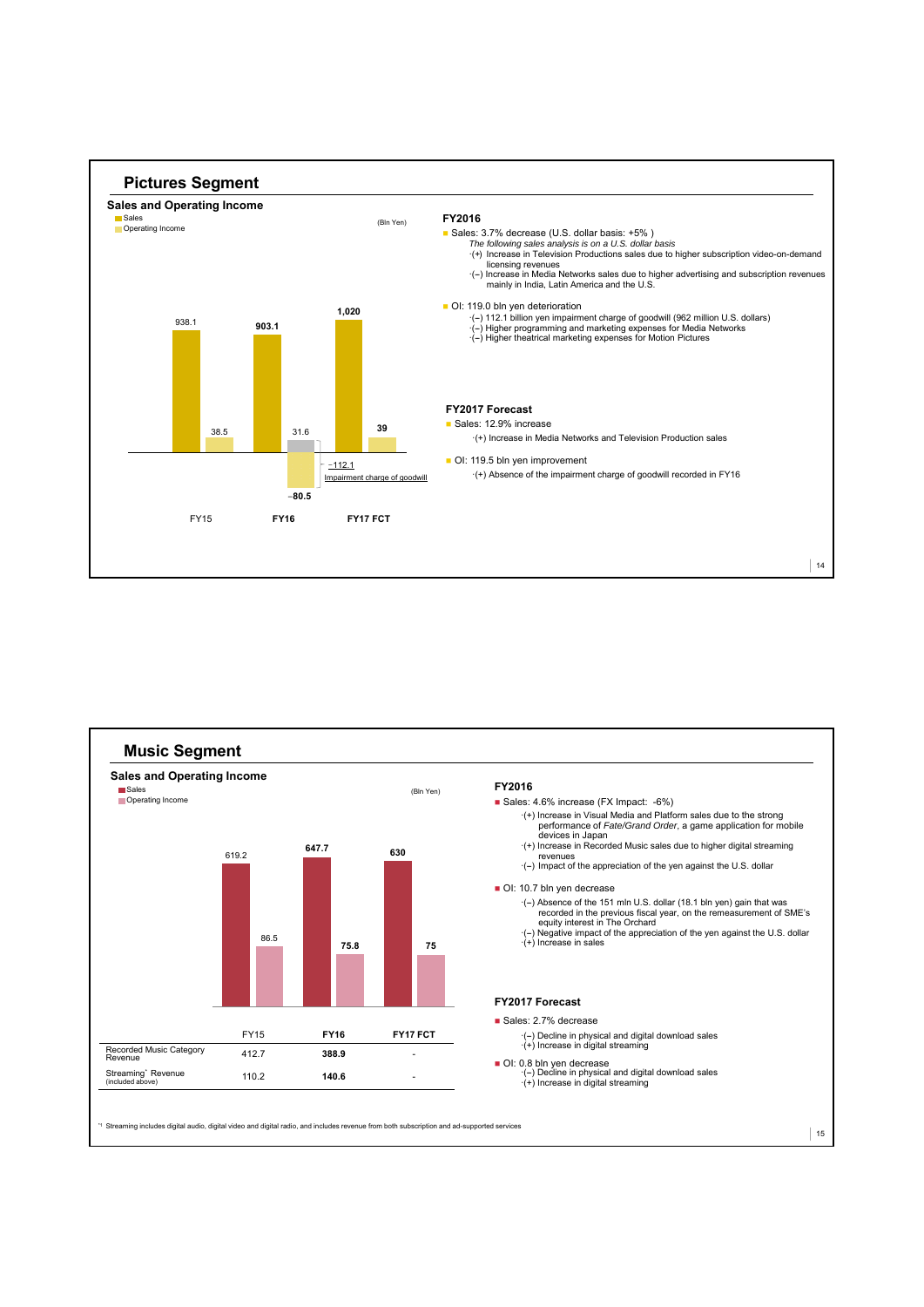

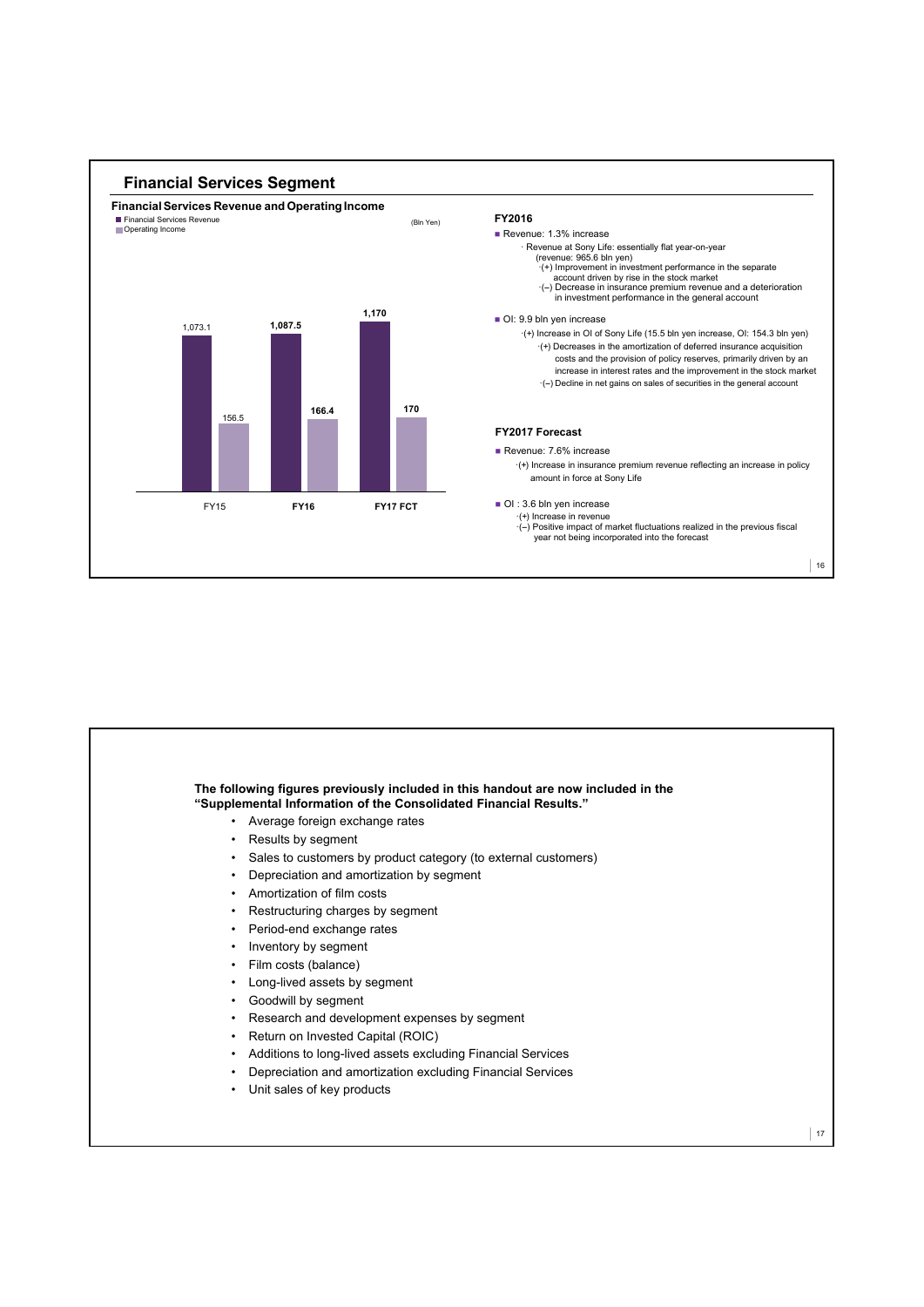

|             |                           |                                          |                                         |                                          | (Bln Yen) |
|-------------|---------------------------|------------------------------------------|-----------------------------------------|------------------------------------------|-----------|
|             |                           | <b>FY14</b><br>(As of March 31,<br>2015) | <b>FY15</b><br>(As of March 31,<br>2016 | <b>FY16</b><br>(As of March 31,<br>2017) |           |
| Cash        | Cash and cash equivalents | 741.9                                    | 749.9                                   | 691.8                                    |           |
| Debt        | <b>Total Debt</b>         | 886.3                                    | 769.1                                   | 716.1                                    |           |
|             | Short-term borrowings     | 215.2                                    | 243.5                                   | 106.4                                    |           |
|             | Long-term debt            | 671.1                                    | 525.5                                   | 609.7                                    |           |
| Cash - Debt | (Net Cash Position)       | $-144.4$                                 | $-19.1$                                 | $-24.4$                                  |           |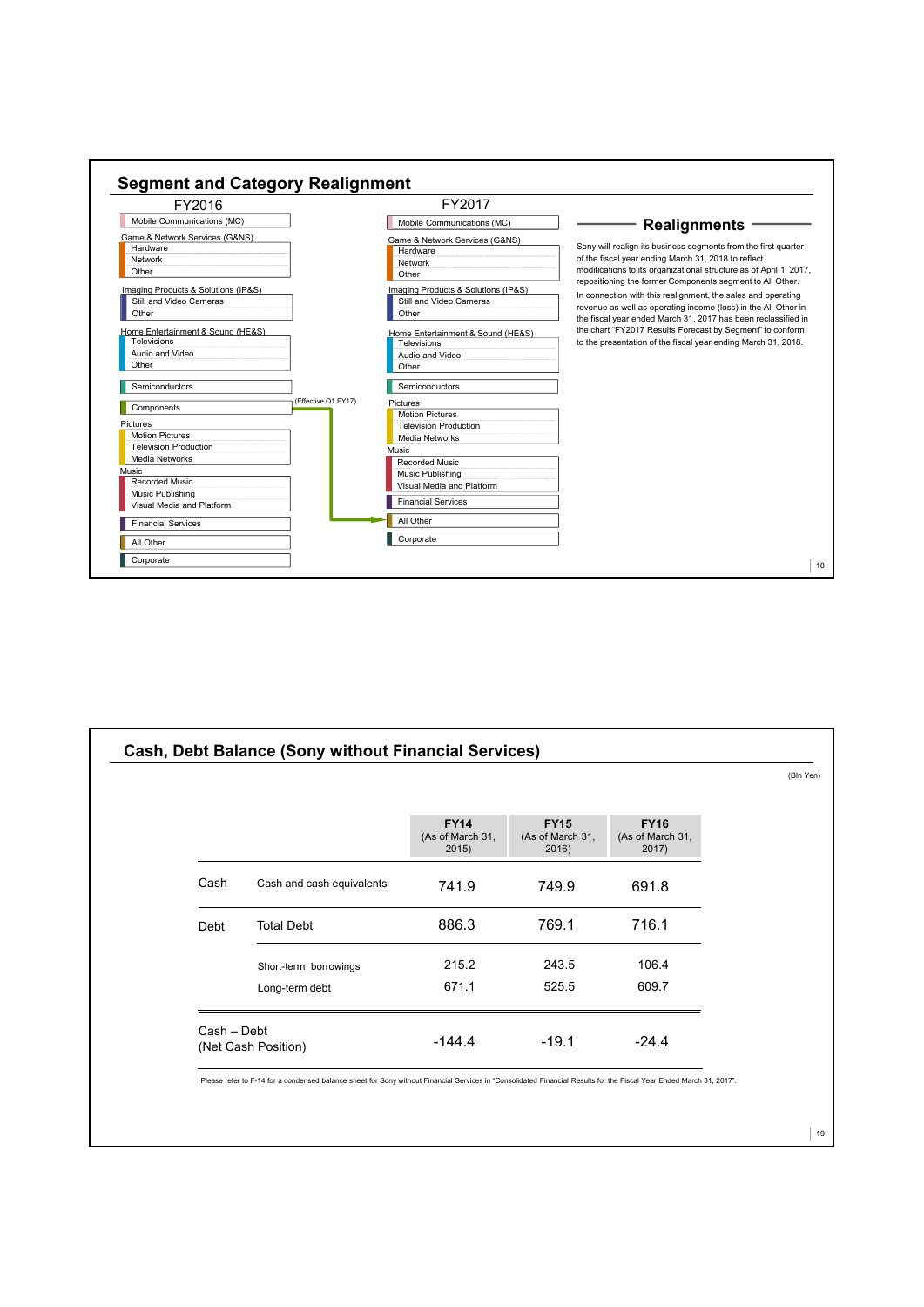